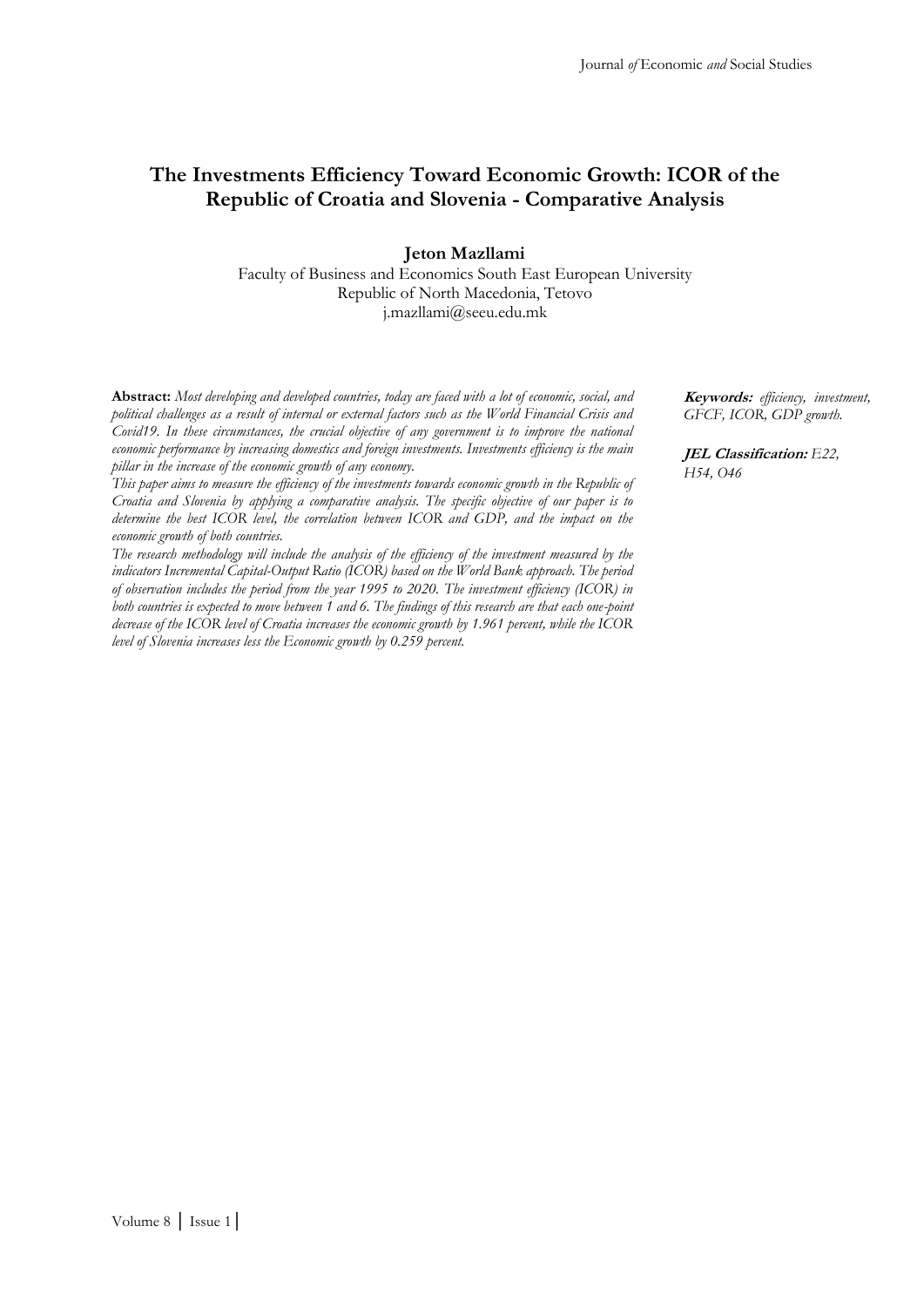#### **Introduction**

The allocation and reallocation of financial resources as well as their efficient utilization perhaps is one of the main issues of management on the micro and macro level. Investment efficiency is a crucial issue for companies' managers and national public finance policymakers. From a microeconomic point of view, making adequate and efficient investment decisions is among the greatest challenges for managers in the world. On the other hand, for local and central governments, the efficiency of public investments is a crucial challenge of good governance. Overall, the good governance of private and public investments is a pillar for stable economic growth and development.

The efficiency of investments is directly reflected in the final output of each company and the national economy as a whole. There are some financial indicators in an overall estimation of the productivity of investments. In this way, one of the most common economic indicators, which measures investment efficiency is the Incremental Capital-Output Ratio (ICOR). Investment efficiency means more final output with less investment so that with less investment capital will realize more marginal outcomes effects (Mazllami, 2007).

Republic of Slovenia and Croatia compared to other republics of former Yugoslavia have achieved the best performance in fulfilling the economic and political criteria of the EU. The economies of these countries are developed based on prudent economic policies. Worth stating that both these economies, from the moment of independence from Yugoslavia, have managed to attract and develop a lot of domestic and foreign investments.

The subject of this research is the efficiency of investments in the economic growth of Croatia and Slovenia. The best indicator which measures investment efficiency is ICOR based on GCF (Gross Capital Formation) or GFCF (Gross Fixed Capital Formation).

This research will address the following questions: What is the impact of investments on economic growth in these economies? What is the investments efficiency situation? Has the economy of the Republic of Slovenia performed better in efficiency compared to the economy of the Republic of Croatia? The answers to these questions will be understood during this research. To answer for investment efficiency, we will analyze the best ICOR score for both countries during the period between the years 1995 to 2020. During the period of our analysis, we should focus our attention on 2009 as a breaking point of the economic growth for both economies as a result of the negative effects of the global financial crisis. Undoubtedly, the next period until 2018 will be marked as a recovery period of economic growth but unfortunately in 2019, the whole world faced the COVID-19 pandemic with very serious consequences on human health and economies as a whole.

We can surely state that the limitation of this scientific work is the relatively small number of variables incorporated in the ICOR model. The difficulty during the work has been the lack of existing research dedicated to the efficiency of investments in the Western Balkans, based on the ICOR indicator. On the other hand, we can say that this paper fills the gap of research in this field.

## **Literature review**

Since the pioneering works of R. Harrod (1939) and E. Domar (1946), through the works of N.R. Kaldor (1957), R. Solow (1956), E. Phelps (1961) and, thirty years after, the birth of the endogenous growth theory P. Romer (1986), R. Lucas (1988), R. Barro (1988), Bencivenga & Smith (1991), to its most recent developments (theories of "pro-poor" growth and "inclusive" growth) and the "alternative" growth theories (Setterfield, 2010), productive investment, labor has always been regarded as the pillar engine of growth along (Berthomieu et al., 2016).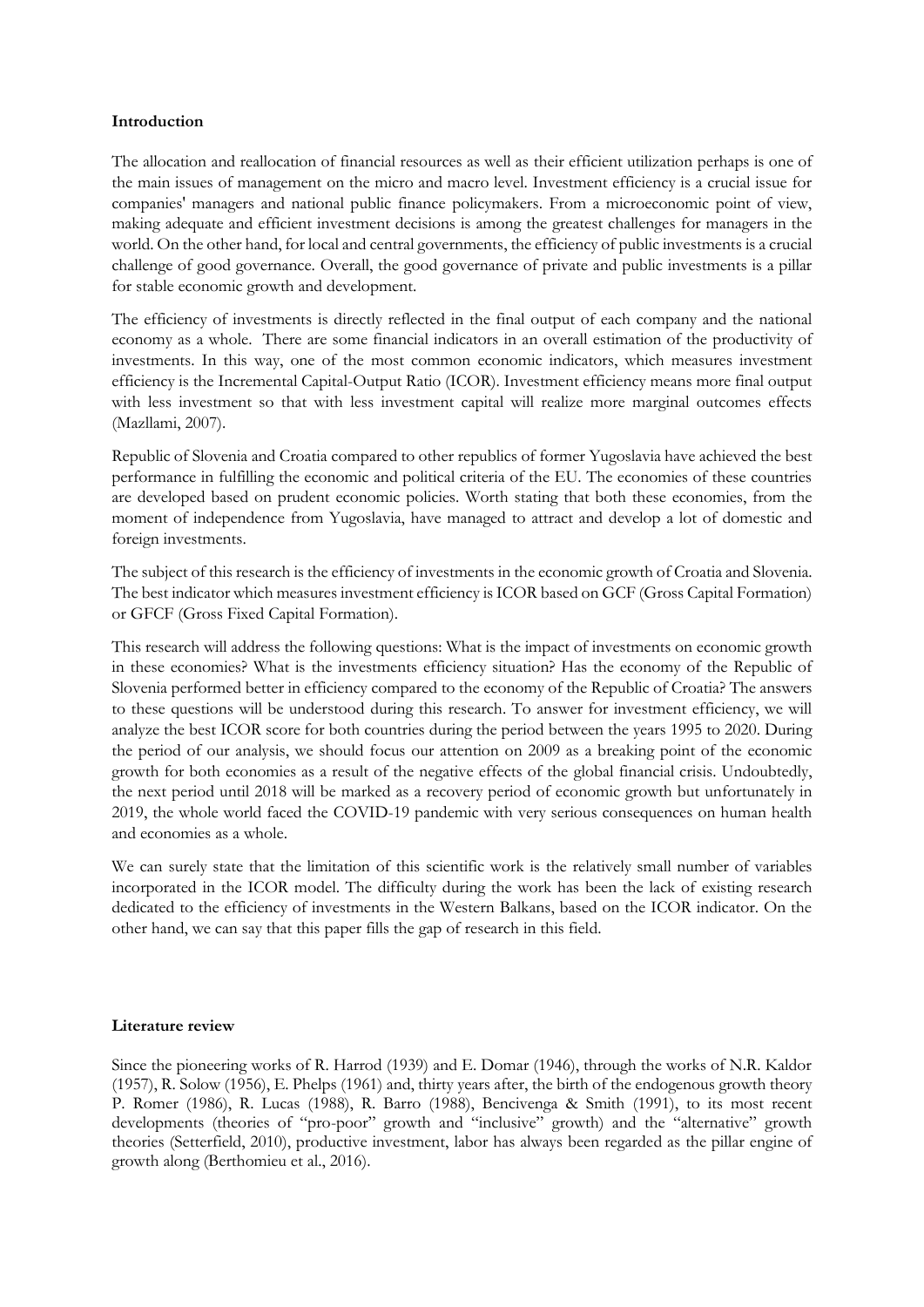During the last two decades' economic researchers have been dedicated to measuring the efficiency of investments through ICOR. The World Bank in investment reports for many countries analyses investment efficiency as a very important indicator of economic growth. From a lot of research papers is noteworthy that today's ICOR's indicator for developing economies is usually higher but for developed economies is low because they are more efficient and effective in the exploitation of investments. Unfortunately, it is worth noting that there is a gap in terms of research dedicated to investment efficiency in the Western Balkans and beyond.

In the following section, we present the authors who have contributed to the research of the efficiency of investments based on the ICOR indicator in Western Balkan and Europe.

Ivo Vinski (1961) is considered the first researcher who provided a concrete estimation of all physical assets in former Yugoslavia from the year 1909 to the year 1951. According to his assessment, the ICORE value has moved between 4.5 and 7.5.

Lovrinčević et al. (2004) in their paper have calculated the ICOR for Croatia for the period 1994 - 2002. According to them, the average ICOR value for Croatia was 4.9.

Antiochou (2011) has calculated ICOR for Croatia, Albania, Bosnia and Herzegovina, FYROM, and Serbia for the period 1998 - 2009. His estimate was based using mean real growth rates and net fixed capital investment series.

Gabrisch (2014) has calculated the value of ICOR on the one hand for Western Balkan countries with Croatia and on the other hand Czech Republic, Hungary, Poland, Slovak Republic, and Slovenia as new EU members. The author has made a comparison among Western Balkan countries and has found surprisingly low ICOR values. It is worth noting the ICORE values 0.7 for Serbia and a negative ICORE value for Macedonia.

Ivanovic (2015) has found that the ICOR coefficient in Croatia has an increasing trend, this means that the efficiency of domestic investment fell and that FDI leads to a decrease in domestic investment.

Berthomieu et al. (2016) has calculated the value of ICOR for WB countries during the period 2001-2012. This period was used as the reference period to calculate mean growth rates and average net investments and a one-year lag was used as suggested by the literature. The results obtained from their research show strange results in Serbia and Macedonia one unit of output is produced with less than one unit of physical capital and thus that the stock of capital is used more efficiently than in the United States or Germany.

Nikolic & Kovacevic (2019) have analyzed the ICOR based on GFCF. The focus of their study was the EU and the case of the Serbian economy. They have measured the ICORE of the public and private sectors and after that the total ICOR. They concluded that for dynamic economic growth it is necessary to increase the investment rate but most important is to make productive and efficient investments.

Mazllami & Aziri (2019) in their research paper have assessed the value of ICOR for the Republic of North Macedonia and the Republic of Albania. The authors conducted a comparison between the efficiency of investment of North Macedonia and Albania. The period of their research was 1993-2017. The authors' findings were that the Republic of North Macedonia has the 13th best ICOR values compared to the Republic of Albania with the 7th. In general, the efficiency of the investments after the financial crisis from the year 2009 to the year 2017 in both countries was very low.

## **Methodology of the Empirical Research**

Nowadays, a large number of researchers calculate investment efficiency by utilizing the incremental capitaloutput ratio (ICOR). The incremental capital coefficient falls within a group of non-simultaneous marginal capital coefficients. This indicator represents the ratio between the discrete increment of fixed capital (ΔK) and the growth of gross domestic product  $(\Delta Y)$  so that the capital increase is measured for the previous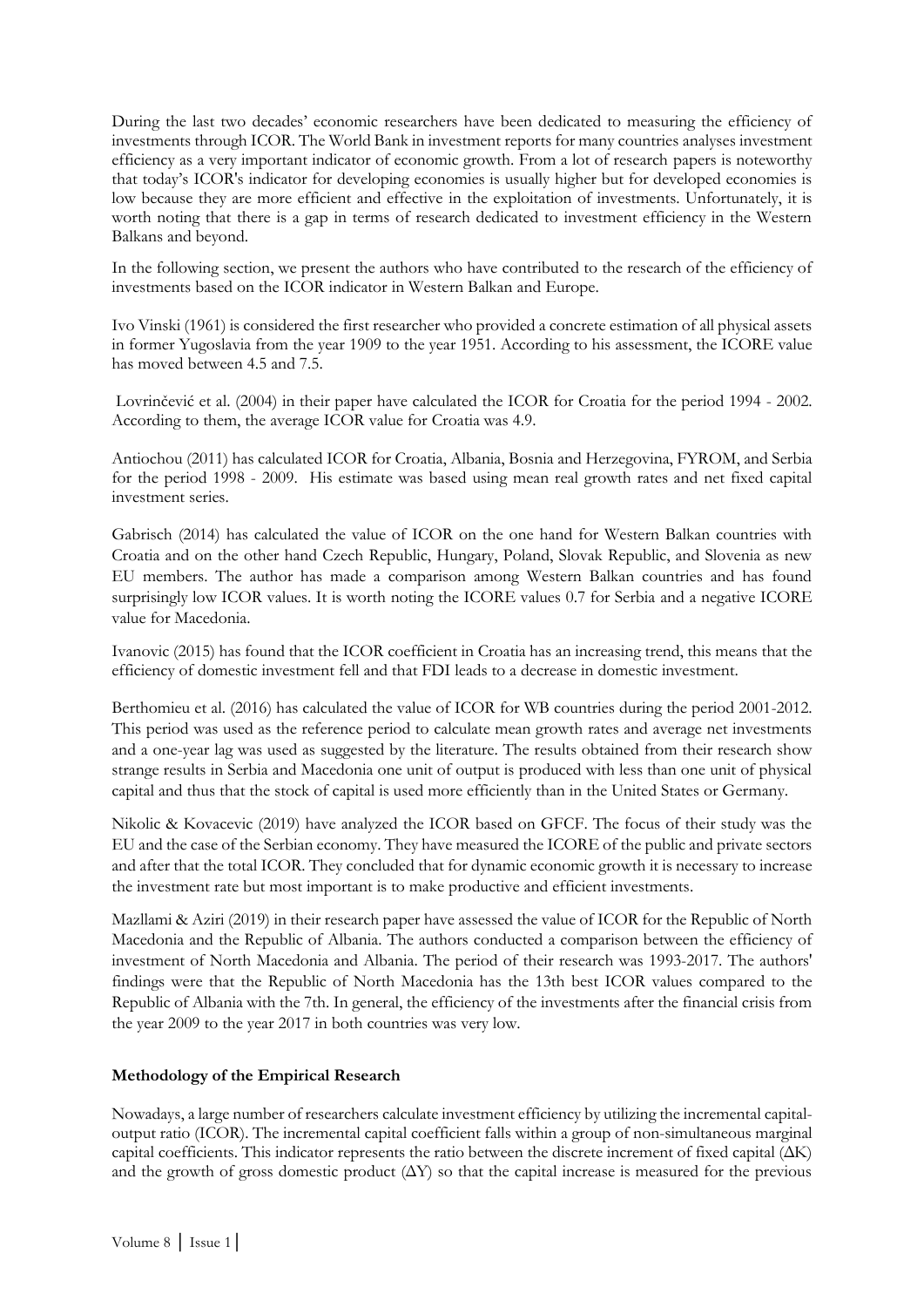year (t-1) while the growth of the gross domestic product is measured for the current year (t) (Mazllami, 2019).

|  |  | Table 1. Formulas of measure investment efficiency |  |
|--|--|----------------------------------------------------|--|
|  |  |                                                    |  |

| $n-1$<br>$ICOR = \frac{K_{n-1} - K_{m-1}}{Y_n - Y_m} = \frac{\Delta K}{\Delta Y} = \frac{\frac{\Delta K}{m-1}}{N}$<br>$\boldsymbol{m}$ | The time interval (t) for ICOR calculation is defined<br>as the period $(n-m)$ . Current year $(n)$ , Year ago $(m)$ .<br>$\blacksquare$ (K) is the value of Gross Fixed Capital Formation,<br>$\blacksquare$ (Y) is the Gross Domestic Product (GDP). |
|----------------------------------------------------------------------------------------------------------------------------------------|--------------------------------------------------------------------------------------------------------------------------------------------------------------------------------------------------------------------------------------------------------|
| $\text{ICOR} = \frac{\text{GFCF}_{t-1}}{\text{GDP}_{t} - \text{GDP}_{t-1}}$                                                            | Gross Fixed Capital Formation (GFCF)<br>Gross Domestic Product (GDP)<br>Current year (t), Previous year (t-1)                                                                                                                                          |
| $ICOR = \frac{GI_{t-1}}{\Delta Y} = \frac{GCF_{t-1}}{GDP_t - GDP_{t-1}}$                                                               | Gross Investment $(GI) = Gross$ Capital Formation<br>(GCF)<br>$\Delta Y = GDP_{(t)} - GDP_{(t-1)}$<br>Current year (t), Previous year (t-1)                                                                                                            |

Source: Authors' work based on World Bank (2018)

According to the ICOR rules, if the ICOR value is low, then the GDP growth is expected to be high and vice versa. Additionally, in cases where the ICORE value is negative, the situation of the national economy is characterized by disinvestment and recession.

The Republic of Slovenia is a member of the EU earlier than Croatia, which provides us with the assumption that the impact of ICOR Slovenia on GDP growth is higher than that of Croatia. The model of measuring the impact of ICOR on GDP growth includes only two variables. In this way, we will use the OLS method of estimation of the one-factor econometric model. The simple classic econometric model has therefore the following form:

$$
Y_i = \beta_0 + \beta_1 X_1 + u_i \tag{1}
$$

If in the equation "(1)" we would replace the dependent variable (Y) with a nominal growth rate of GDP (g) and the independent variable  $(X_1)$  with ICOR, then we can obtain the equation "(2)":

$$
g_i = \beta_0 + \beta_1 ICOR_i + u_i \tag{2}
$$

#### **The efficiency of investments (ICOR) of the Republic of Croatia and Slovenia**

The study aims are to provide an analysis of the value of the ICORR in Croatia and Slovenia with a comparative approach. From the measurements of the empirical research, we should result in answers to our research questions and assumption.

The research period for both countries is between the years 1995 and 2020. According to the formulas depicted in Table 1, the measurement of ICOR will be assessed on these relevant variables depicted in Table 2.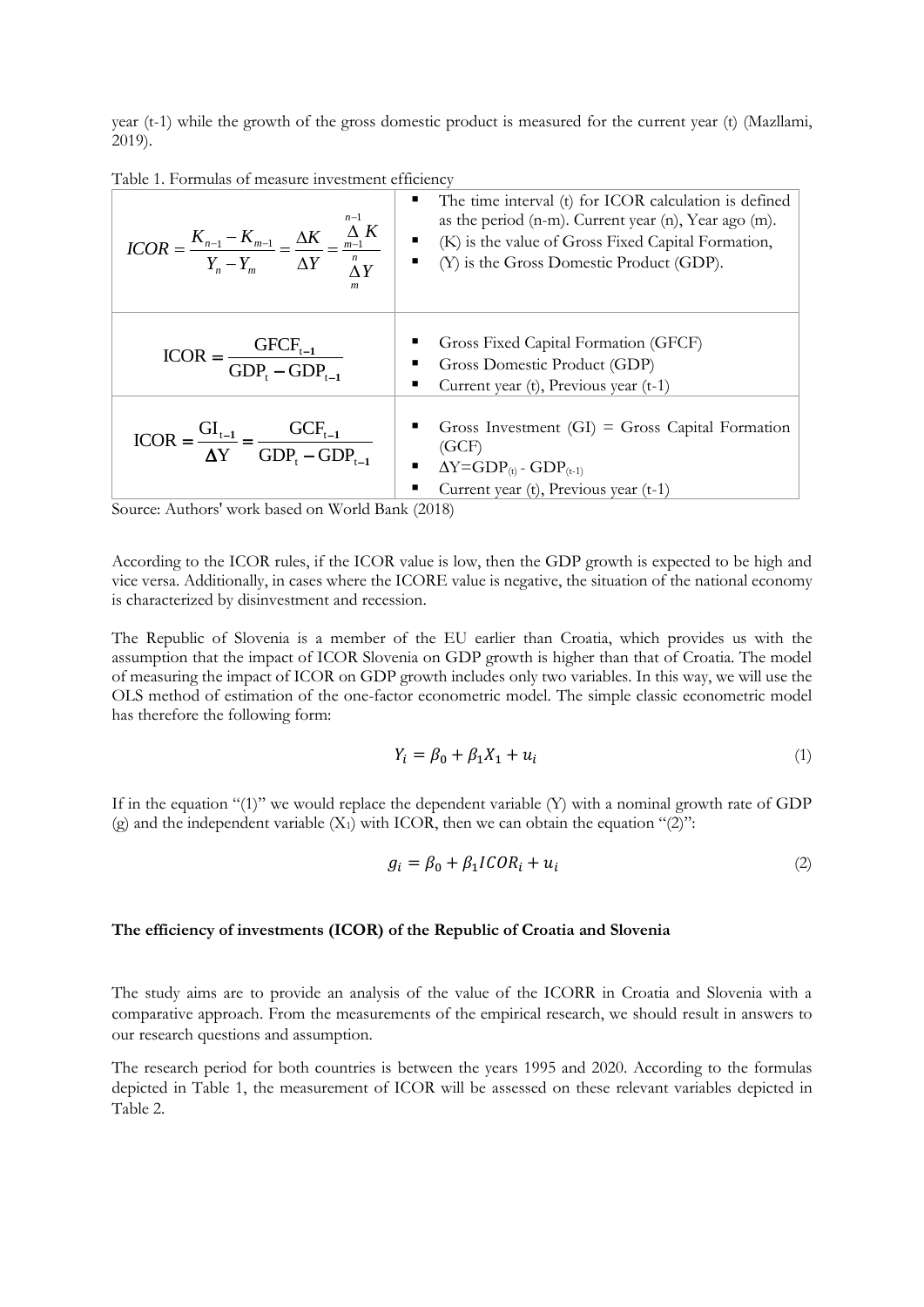Table 2. Description of variables

| Gross Capital Formation (Euro)           |
|------------------------------------------|
| Gross Capital Formation (% of GDP)       |
| Gross Fixed Capital Formation (Euro)     |
| Gross Fixed Capital Formation (% of GDP) |
| Gross Domestic Product (Euro)            |
| GDP (annual nominal growth rate $\%$ )   |
| GDP (annual real growth rate $\%$ )      |
| Incremental Capital Output Ratio (>0)    |
| $C = A A + Y$ , $A + Y$ , $A + Y$        |

Source: Author's interpretation, based on Eurostat Database, 2021

## **Data, Investments background and GDP growth in the Republic of Croatia**

The investments and economic growth on the economy of the Republic of Croatia during the period 1995 - 2020 have had a positive trend with three breakpoints on 1997, 2009, and 2019 (see Table 3):

- There is a positive trend of Gross Capital Formation on average of 8.76 billion € and an average of 23.37 % of GDP, where  $GCF_{Min} = 3.0$  billion  $\epsilon$  in the year 1995, and  $GCF_{Max} = 14.75$  billion  $\epsilon$  in the year 2008.
- There is a positive trend of Gross Fixed Capital Formation an average of 7.83 billion  $€$  and is an average of 20.89% of GDP, where GFCF<sub>Min</sub>=2.5 billion  $\epsilon$  in the year 1995, and GFCF<sub>Max</sub>=13.53 billion  $\epsilon$  in the year 2008.
- There is a positive trend of nominal GDP growth rate from 1996 till 1997, 1999 until 2008 and from 2010 till 2019. The negative GDP growth rate is recorded in the years 1999 (-3.55%), 2009 (- 5.96) and 2020 (-9.46%).

Analyzing the line trend of GCF and GFCF (Chart 1), we can conclude that from the year 1995 to the year 2008 Croatia marks growth, but with a small deviation while from the year 1998 to the year 1999 they cross down. From the year 2010 until 2014 the positive trends were changed as a result of the impact of the global financial crisis. Unfortunately, during this period, the Croatian economy showed negative net investments (GCF-GFCF), therefore this period was called disinvestment. The state of these indicators was changed with a growing tendency and a significant positive difference between GCF and GFCF from the year 2014 until the year 2019. The situation has worsened in the year 2019 as a result of the COVID-19 pandemic which will hurt the health of citizens and the economy in general.

| Year | <b>GCF</b>        | <b>GCF</b>            | <b>GFCF</b>       | <b>GFCF</b>           | GDP               | GDP nom  | GDP real |
|------|-------------------|-----------------------|-------------------|-----------------------|-------------------|----------|----------|
|      | (mil $\epsilon$ ) | $(\% \text{ of GDP})$ | (mil $\epsilon$ ) | $(\% \text{ of GDP})$ | (mil $\epsilon$ ) | (a.g. %) | (a.g. %) |
| 1995 | 3,004.80          | 17.18                 | 2,500.90          | 14.30                 | 17,488.80         | n.d.     | n.d.     |
| 1996 | 3,911.40          | 20.53                 | 3,486.00          | 18.30                 | 19,049.18         | 8.92     | 5.90     |
| 1997 | 5,416.90          | 25.61                 | 4,569.60          | 21.60                 | 21,155.56         | 11.06    | 6.20     |
| 1998 | 4,983.50          | 21.87                 | 4,762.80          | 20.90                 | 22,788.52         | 7.72     | 2.30     |
| 1999 | 4,705.30          | 21.41                 | 4,659.70          | 21.20                 | 21,979.72         | $-3.55$  | $-0.90$  |
| 2000 | 4,735.50          | 20.23                 | 4,704.00          | 20.10                 | 23,402.99         | 6.48     | 2.90     |
| 2001 | 5,510.20          | 21.44                 | 5,293.60          | 20.60                 | 25,697.09         | 9.80     | 3.00     |
| 2002 | 7,039.40          | 24.78                 | 6,364.00          | 22.40                 | 28,410.71         | 10.56    | 5.70     |
| 2003 | 8,642.40          | 28.12                 | 7,929.00          | 25.80                 | 30,732.56         | 8.17     | 5.60     |
| 2004 | 9,004.70          | 26.92                 | 8,597.40          | 25.70                 | 33,452.92         | 8.85     | 4.20     |
| 2005 | 9,847.30          | 26.96                 | 9,276.20          | 25.40                 | 36,520.47         | 9.17     | 4.30     |

Table 3. GCF, GFCF and GDP growth of the Republic of Croatia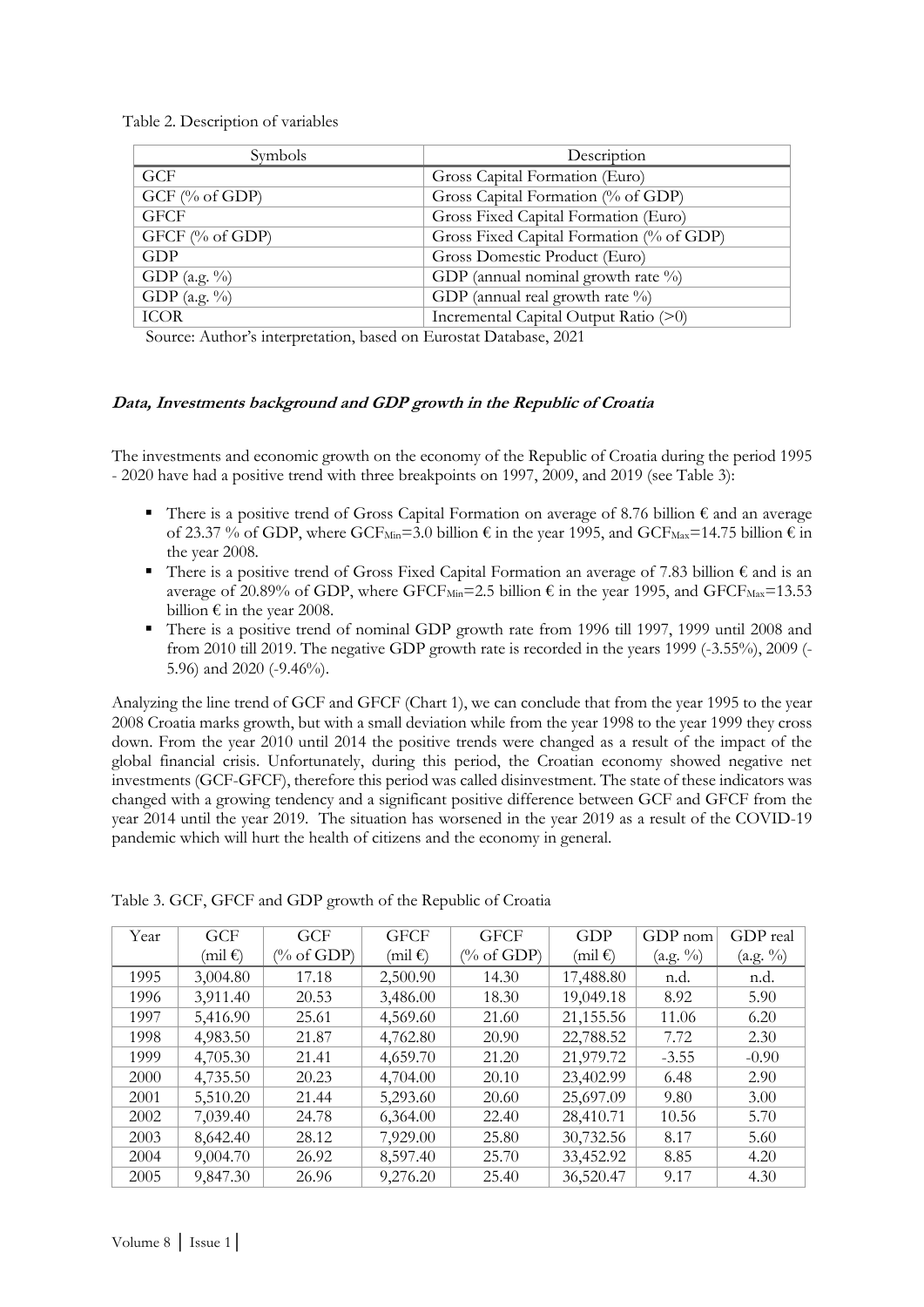| 2006 | 11,730.40 | 29.21 | 10,683.30 | 26.60 | 40,162.78 | 9.97    | 5.00    |
|------|-----------|-------|-----------|-------|-----------|---------|---------|
| 2007 | 12,763.90 | 29.06 | 11,771.70 | 26.80 | 43,924.25 | 9.37    | 5.10    |
| 2008 | 14,746.60 | 30.75 | 13,525.90 | 28.20 | 47,964.18 | 9.20    | 1.90    |
| 2009 | 11,336.30 | 25.13 | 11,366.80 | 25.20 | 45,106.35 | $-5.96$ | $-7.30$ |
| 2010 | 9,540.80  | 21.13 | 9,573.70  | 21.20 | 45,158.96 | 0.12    | $-1.30$ |
| 2011 | 8,958.20  | 19.95 | 9,069.90  | 20.20 | 44,900.50 | $-0.57$ | $-0.20$ |
| 2012 | 8,277.20  | 18.83 | 8,617.70  | 19.60 | 43,967.86 | $-2.08$ | $-2.40$ |
| 2013 | 8,494.40  | 19.43 | 8,610.70  | 19.70 | 43,709.14 | $-0.59$ | $-0.40$ |
| 2014 | 8,222.40  | 18.99 | 8,356.50  | 19.30 | 43,297.93 | $-0.94$ | $-0.30$ |
| 2015 | 9,193.10  | 20.55 | 8,721.30  | 19.50 | 44,724.62 | 3.30    | 2.40    |
| 2016 | 9,800.20  | 21.07 | 9,350.30  | 20.10 | 46,518.91 | 4.01    | 3.50    |
| 2017 | 10,830.50 | 22.05 | 9,824.30  | 20.00 | 49,121.50 | 5.59    | 3.40    |
| 2018 | 12,177.00 | 23.48 | 10,578.80 | 20.40 | 51,856.86 | 5.57    | 2.80    |
| 2019 | 12,283.30 | 22.62 | 11,401.70 | 21.00 | 54,293.81 | 4.70    | 2.90    |
| 2020 | 12,635.60 | 25.71 | 10,961.80 | 22.30 | 49,156.05 | $-9.46$ | $-8.00$ |
| Ø    | 8,761.20  | 23.37 | 7,830.61  | 20.89 | 37,482.39 | 4.38    | 2.17    |

Table 3 (Cont'd) Source: Author's calculation based on Eurostat Database, 2021

Figure 1**.** The trend of GCF, GFCF, and GCF-GFCF line, Croatia (in millions of Euros)



Source: Authors' work based on Eurostat Database, 2021 **Data, Investments background and GDP growth in the Republic of Slovenia**

The investments and economic growth on the economy of the Republic of Slovenia during the period 1995 - 2020 have had a positive trend with three breakpoints on years 2009 and 2019 (see Table 4):

- There is a positive trend of GCF, where  $GCF_{Min} = 4.16$  billion  $\epsilon$  in the year 1995,  $GCF_{Max} = 12.47$ billion  $\epsilon$  in the year 2008, and a GCF average of 7.66 billion  $\epsilon$  with an average of 23.90 % of GDP.
- There is a positive trend of GFCF, where GFCF<sub>Min</sub>=3.78 billion  $\epsilon$  in the year 1995, GFCF<sub>Max</sub>=11.16 billion  $\epsilon$  in the year 2008, and a GFCF average of 7.83 billion  $\epsilon$  with an average of 20.89% of GDP.
- There is a positive trend of nominal GDP growth rate from 1996 until 2008 and from the year 2010 until the year 2019. During the analyzed period the negative GDP growth rate is recorded in the years 2009 (-4.42%), 2012 (-2.23), and 2020 (-4.58%).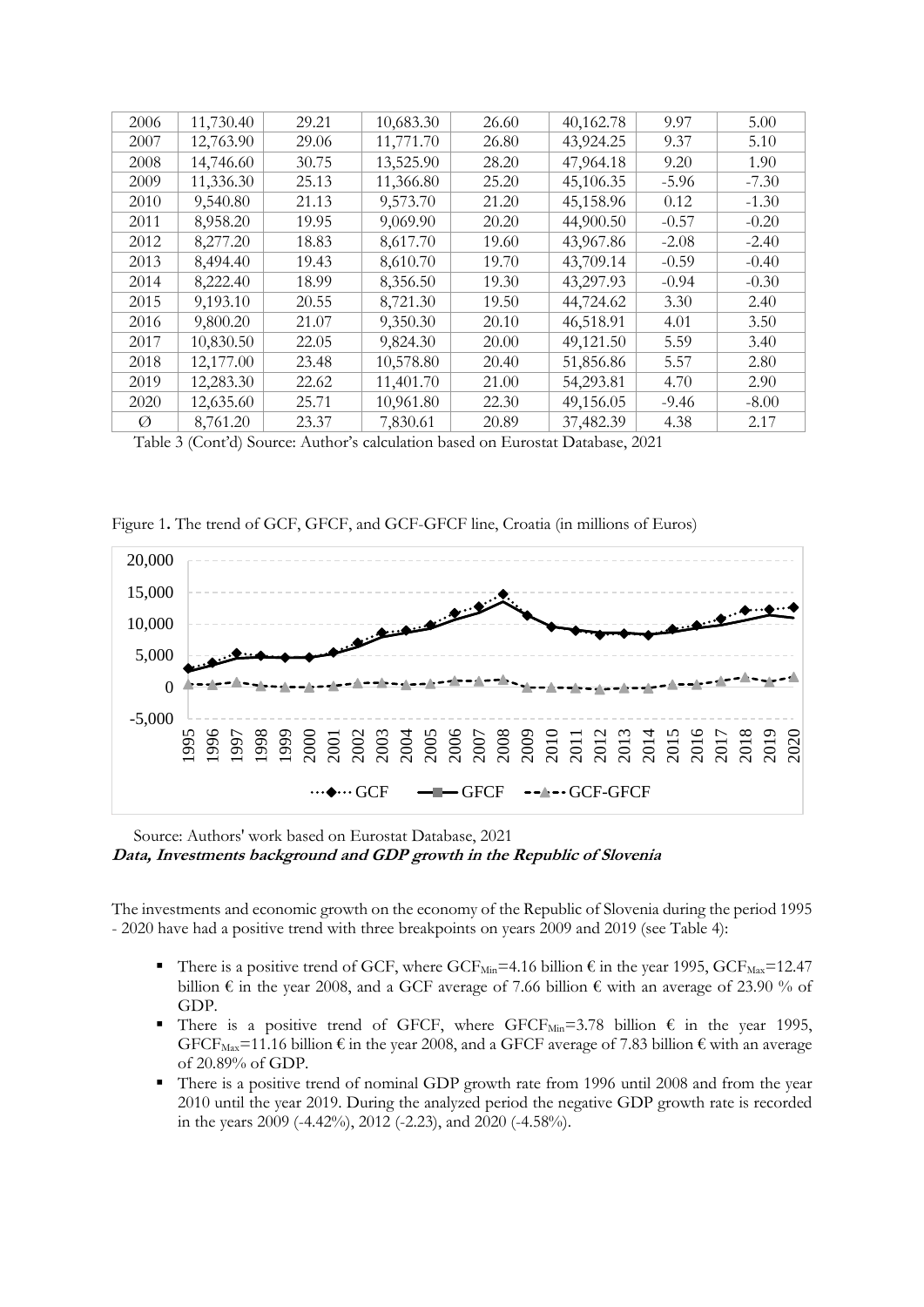| Year | <b>GCF</b>        | GCF                   | <b>GFCF</b> | <b>GFCF</b>           | <b>GDP</b>        | GDP nom  | GDP real |
|------|-------------------|-----------------------|-------------|-----------------------|-------------------|----------|----------|
|      | (mil $\epsilon$ ) | $(\% \text{ of GDP})$ | (mil€)      | $(\% \text{ of GDP})$ | (mil $\epsilon$ ) | (a.g. %) | (a.g. %) |
| 1995 | 4,161.20          | 25.44                 | 3,778.90    | 23.10                 | 16,358.90         | n.d.     | n.d.     |
| 1996 | 4,254.60          | 25.14                 | 4,044.60    | 23.90                 | 16,923.01         | 3.45     | 3.20     |
| 1997 | 4,799.50          | 26.22                 | 4,612.30    | 25.20                 | 18,302.78         | 8.15     | 5.00     |
| 1998 | 5,380.60          | 27.16                 | 5,170.40    | 26.10                 | 19,809.96         | 8.23     | 3.30     |
| 1999 | 6,181.20          | 29.13                 | 5,877.00    | 27.70                 | 21,216.61         | 7.10     | 5.30     |
| 2000 | 6,320.00          | 28.89                 | 5,994.90    | 27.40                 | 21,879.20         | 3.12     | 3.70     |
| 2001 | 6,201.60          | 26.72                 | 6,126.40    | 26.40                 | 23,206.06         | 6.06     | 3.20     |
| 2002 | 6,354.10          | 25.47                 | 6,136.40    | 24.60                 | 24,944.72         | 7.49     | 3.50     |
| 2003 | 6,971.90          | 26.53                 | 6,570.10    | 25.00                 | 26,280.40         | 5.35     | 3.00     |
| 2004 | 7,974.60          | 28.78                 | 7,204.20    | 26.00                 | 27,708.46         | 5.43     | 4.40     |
| 2005 | 8,288.50          | 28.47                 | 7,744.50    | 26.60                 | 29,114.66         | 5.07     | 3.80     |
| 2006 | 9,534.60          | 30.24                 | 8,733.20    | 27.70                 | 31,527.80         | 8.29     | 5.70     |
| 2007 | 11,590.60         | 33.10                 | 10,049.00   | 28.70                 | 35,013.94         | 11.06    | 7.00     |
| 2008 | 12,472.10         | 32.84                 | 11,166.50   | 29.40                 | 37,981.29         | 8.47     | 3.50     |
| 2009 | 8,502.20          | 23.42                 | 8,748.50    | 24.10                 | 36,300.83         | $-4.42$  | $-7.50$  |
| 2010 | 8,131.60          | 22.38                 | 7,666.10    | 21.10                 | 36,332.23         | 0.09     | 1.30     |
| 2011 | 8,038.00          | 21.64                 | 7,391.10    | 19.90                 | 37,141.21         | 2.23     | 0.90     |
| 2012 | 6,800.80          | 18.73                 | 6,899.60    | 19.00                 | 36,313.68         | $-2.23$  | $-2.60$  |
| 2013 | 7,140.20          | 19.55                 | 7,157.30    | 19.60                 | 36,516.84         | 0.56     | $-1.00$  |
| 2014 | 7,291.30          | 19.37                 | 7,191.00    | 19.10                 | 37,649.21         | 3.10     | 2.80     |
| 2015 | 7,445.60          | 19.21                 | 7,247.80    | 18.70                 | 38,758.29         | 2.95     | 2.20     |
| 2016 | 7,452.40          | 18.45                 | 7,028.70    | 17.40                 | 40,394.83         | 4.22     | 3.20     |
| 2017 | 8,622.00          | 20.03                 | 7,877.40    | 18.30                 | 43,045.90         | 6.56     | 4.80     |
| 2018 | 9,713.70          | 21.14                 | 8,821.60    | 19.20                 | 45,945.83         | 6.74     | 4.40     |
| 2019 | 10,026.80         | 20.68                 | 9,503.00    | 19.60                 | 48,484.69         | 5.53     | 3.20     |
| 2020 | 9,533.90          | 20.61                 | 9,206.60    | 19.90                 | 46,264.32         | $-4.58$  | $-5.50$  |
| Ø    | 7,660.91          | 23.90                 | 7,228.73    | 22.55                 | 32,054.45         | 4.32     | 2.43     |

Table 4. GCF, GFCF, and GDP growth of the Republic of Slovenia

Table 4. (continued), Source: Author's calculation based on Eurostat Database, 2021

If we will analyse the trend lines of GCF and GFCF in Slovenia (see Chart 2), we can show that from the year 1995 to the year 2008 these lines are approximately in the same growth tendency. But, with a greater difference of GCF and GFCF in the year 2008. From the year 2009 as a result of the impact of the global financial crisis until 2012 these indicators have reduced. Unfortunately, during the years 2009, 2012 and 2013 Slovenian economy has marked a negative net investment. The situation has improved from the year 2013, with a growing tendency until the year 2019. In the year 2019, we were faced with the COVID-19 pandemic. This COVID-19 pandemic disrupted a lot of economic and financial indicators.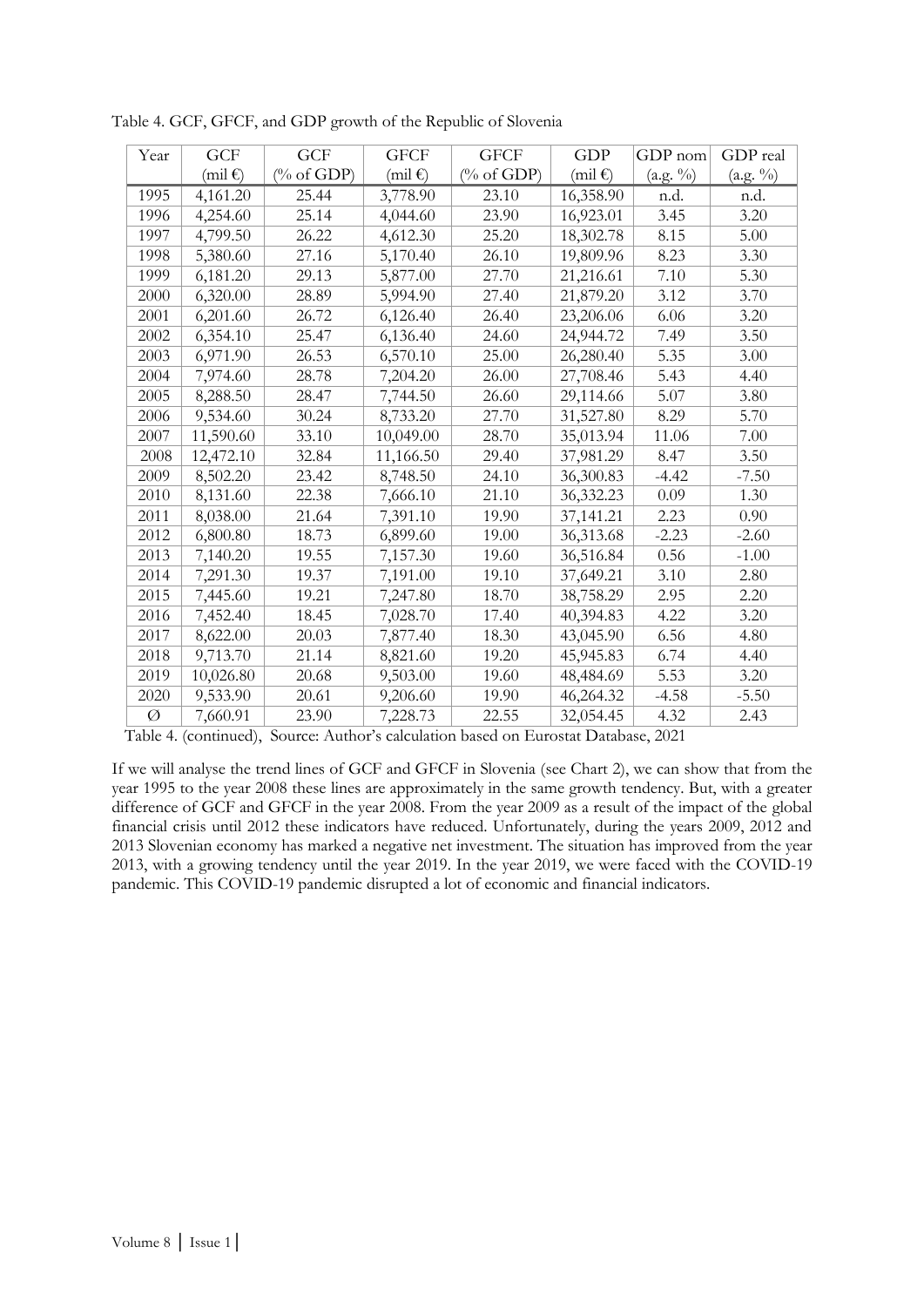



Source: Authors' work based on Eurostat Database, 2021

#### **Measuring of the ICOR score and a comparative analysis between the Republic of Croatia and Slovenia**

To assess the most accurate level of investment efficiency between Croatia and Slovenia we will analyze and compare the ICOR score and nominal rate of GDP growth during the research period.

The economy of Croatia during the analyzing period has marked a good performance based on ICOR and GDP annual growth, except on the years 1999, 2009, 2010, and 2019.

From the measurement of ICOR during 25 years (from 1996 until 2020) presented in Table 5 and Chart 3, we can withdraw the following:

- The best ICOR score (0-1.99), is on 2 years (1996 and 1997).
- The good ICOR score (2-3.99), is on 12 years (2002, 2001, 2020, 2006, 2005, 2003, 2007, 2008, 2000, 1998, 2017 and 2018).
- The low ICOR score (4-5.99), is on 3 years (2019, 2016, and 2015).
- The weak ICOR score  $(>6)$  is in the year 2010.
- The negative ICOR score is on 7 years (2011, 2013, 2014, 2010, 1999, and 2009). These years are characterized by the recession period of Croatia.

| Year | GDP $(n.a.g. %)$ | <b>ICOR</b> | <b>Best ICOR</b>   | <b>ICOR</b> | GDP $(n.a.g.%)$ |
|------|------------------|-------------|--------------------|-------------|-----------------|
|      | (HR)             | (HR)        | score              | (SI)        | (SP             |
| 1996 | 8.92             | 1.93        | Croatia            | 7.38        | 3.45            |
| 1997 | 11.06            | 1.86        | Croatia            | 3.08        | 8.15            |
| 1998 | 7.72             | 3.32        | Slovenia           | 3.18        | 8.23            |
| 1999 | $-3.55$          | $-6.16$     | $(-/+)$ Slovenia * | 3.83        | 7.10            |
| 2000 | 6.48             | 3.31        | Croatia            | 9.33        | 3.12            |
| 2001 | 9.80             | 2.06        | Croatia            | 4.76        | 6.06            |
| 2002 | 10.56            | 2.03        | Croatia            | 3.57        | 7.49            |
| 2003 | 8.17             | 3.03        | Croatia            | 4.76        | 5.35            |
| 2004 | 8.85             | 3.18        | Croatia            | 4.88        | 5.43            |
| 2005 | 9.17             | 2.94        | Croatia            | 5.67        | 5.07            |

Table 5. ICOR score and correlation with a nominal rate of GDP growth, Croatia & Slovenia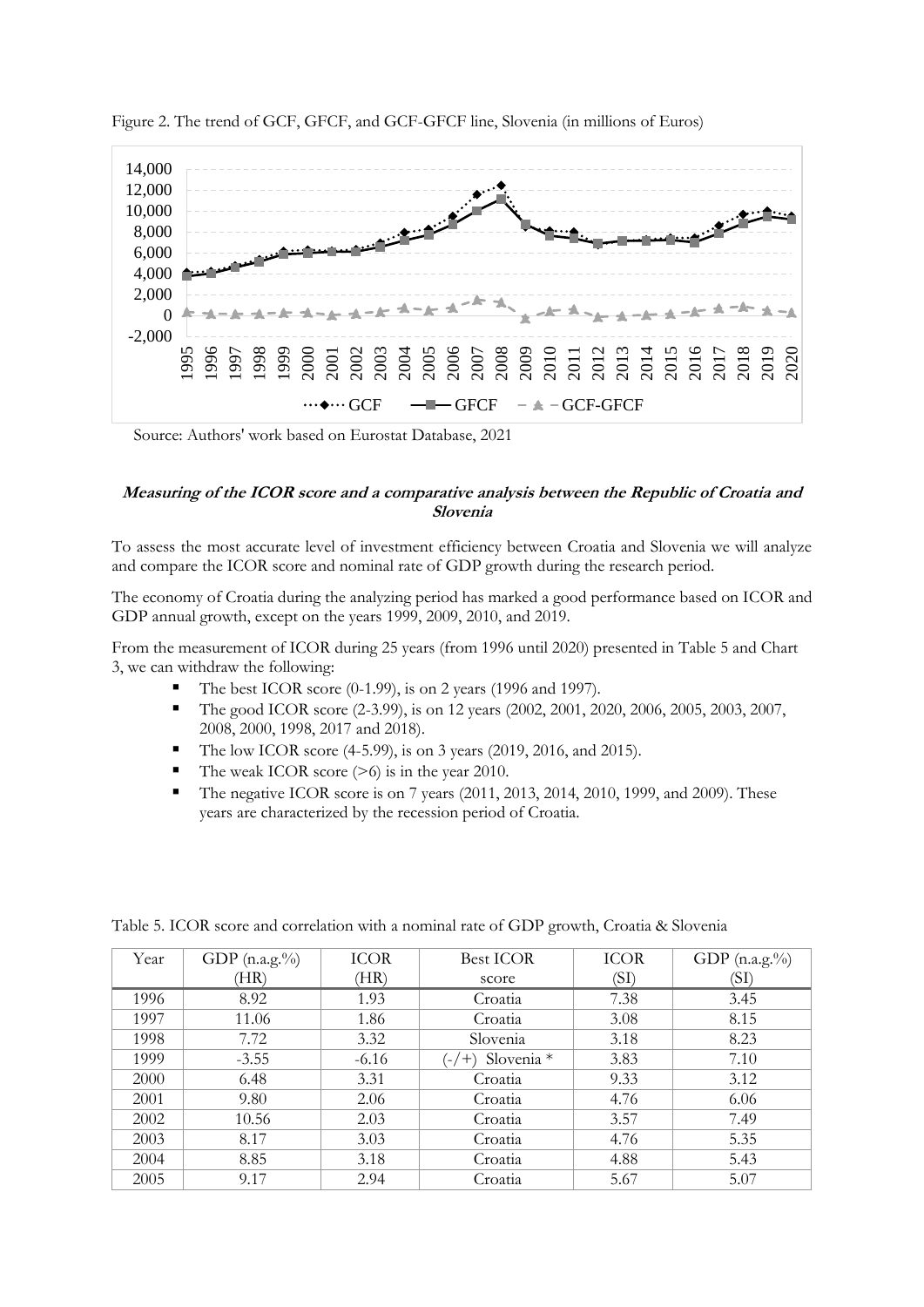| 2006 | 9.97                          | 2.70     | Croatia                    | 3.43    | 8.29                          |
|------|-------------------------------|----------|----------------------------|---------|-------------------------------|
| 2007 | 9.37                          | 3.12     | Slovenia                   | 2.74    | 11.06                         |
| 2008 | 9.20                          | 3.16     | Croatia                    | 3.91    | 8.47                          |
| 2009 | $-5.96$                       | $-5.16$  | $(-/-)$ Croatia**          | $-7.42$ | $-4.42$                       |
| 2010 | 0.12                          | 215.47   | Croatia                    | 270.79  | 0.09                          |
| 2011 | $-0.57$                       | $-36.91$ | Slovenia<br>$(-/+)$        | 10.05   | 2.23                          |
| 2012 | $-2.08$                       | $-9.61$  | Croatia<br>$-/-$ )         | $-9.71$ | $-2.23$                       |
| 2013 | $-0.59$                       | $-31.99$ | Slovenia<br>$(+)$<br>$-$ / | 33.48   | 0.56                          |
| 2014 | $-0.94$                       | $-20.66$ | Slovenia<br>$(-/+)$        | 6.31    | 3.10                          |
| 2015 | 3.30                          | 5.76     | Croatia                    | 6.57    | 2.95                          |
| 2016 | 4.01                          | 5.12     | Slovenia                   | 4.55    | 4.22                          |
| 2017 | 5.59                          | 3.77     | Slovenia                   | 2.81    | 6.56                          |
| 2018 | 5.57                          | 3.96     | Slovenia                   | 2.97    | 6.74                          |
| 2019 | 4.70                          | 5.00     | Slovenia                   | 3.83    | 5.53                          |
| 2020 | $-9.46$                       | $-2.39$  | (-/-) Croatia              | $-4.52$ | $-4.58$                       |
|      | Correlation (HR) = $-0.01902$ |          |                            |         | Correlation (SI) = $-0.19817$ |

Table 5. (Cont'd)Source: Author's calculation based on Eurostat Database, 2021

\* (-/+) ICOR Slovenia = *ICOR of Slovenia is a positive but ICOR of Croatia is a negative* \*\* (-/-) ICOR Croatia = *Best ICOR for Croatia where both countries have a negative ICOR*

| Chart 3. The trend of ICOR (right axis) and nominal GDP growth (%) (left axis), Croatia |  |  |  |  |  |  |  |  |
|-----------------------------------------------------------------------------------------|--|--|--|--|--|--|--|--|
|-----------------------------------------------------------------------------------------|--|--|--|--|--|--|--|--|



Source: Authors' work based on Eurostat Database, 2021

The economy of Slovenia during the period of analysis has noted a good performance of nominal GDP growth based on ICOOR, except on the years 1999, 2009, 2010, and 2019.

From the measurement of ICOR in Slovenia during 25 years (from 1996 until 2020) presented in Chart 4 and 5, we can withdraw the following:

- $\blacksquare$  Have not the best ICOR score (0-1.99) during the period,
- The good ICOR score (2-3.99), are on 10 years (2007, 2017, 2018,1997, 1998, 2006, 2008, 2019, 2002 and 1999)
- The low ICOR score (4-5.99), is on 5 years (2016, 2001, 2003, 2004 and 2005
- The weak ICOR score (>6) is on 7 years (2014, 2015, 1996, 2000, 2011, 2013, and 2010).

The negative ICOR score is on 3 years (2020, 2009, 2012). These years are characterized by the recession period of Slovenia.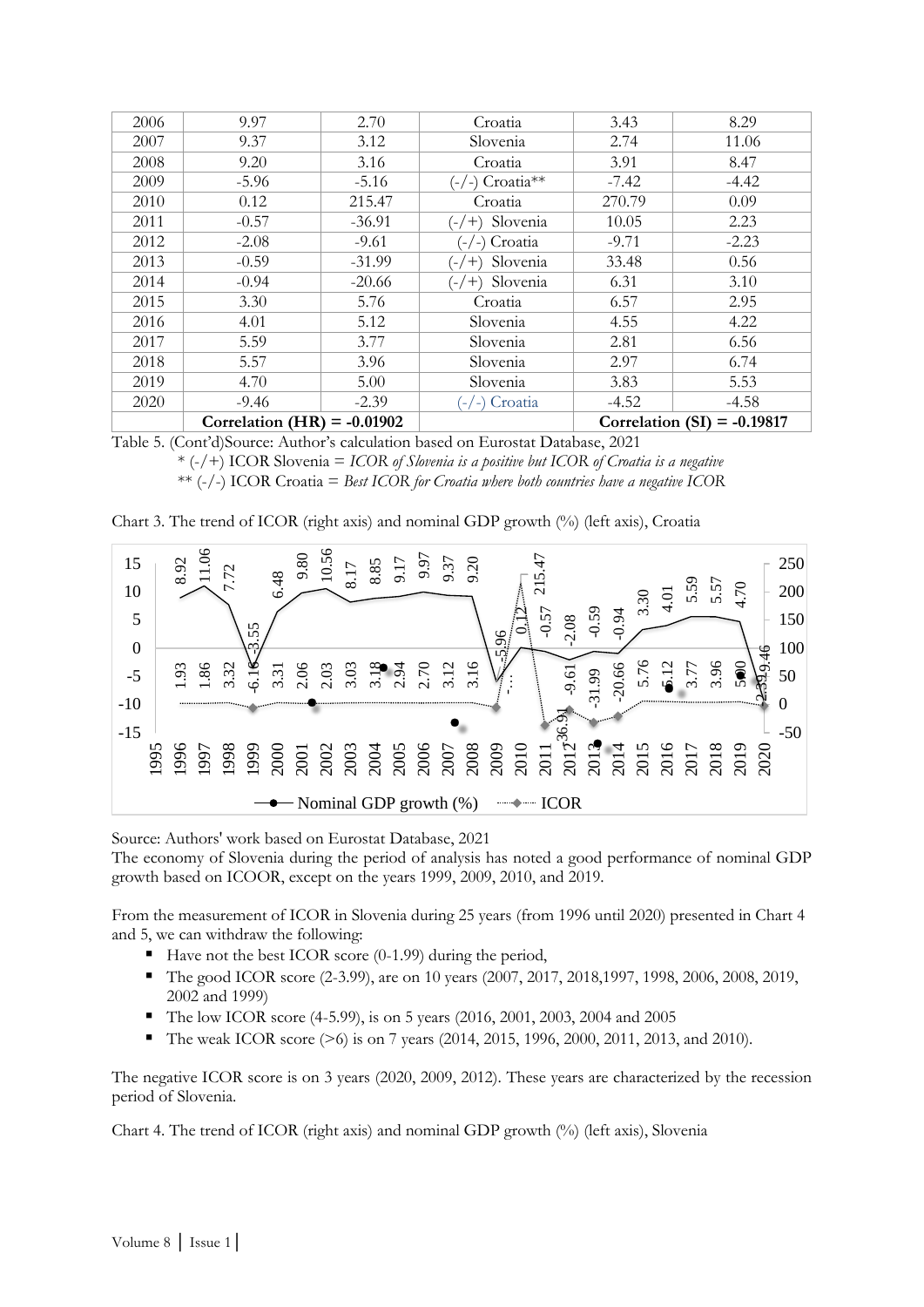

Source: Authors' work based on Eurostat Database, 2021

## **Results and Discussion**

Based on research measured in Table 5, on one hand, we can say that some of the ICOR values in both countries are negative (7-years for Croatia and 3-years for Slovenia), therefore ICOR values of these years aren't significant. In this case, Croatia for the same 4 years as Slovenia has noted a negative ICOR versus a positive ICOR for Slovenia (for this year Slovenia has the best efficiency of investment). Comparison values between Croatian and Slovenian ICOR for the analyzed period are expressed as follows (Chart 5):

Figure 5. ICOR evaluation, Republic of Croatia (HR) vs Slovenia (SI) (1996-2020)



Source: Author's calculation based on Eurostat Database, 2021

The findings of the last analysis include the following:

- The Republic of Croatia has 12 best ICOR score versus 6 of Slovenia
- The Republic of Croatia has the 3 best ICOR scores versus Slovenia when both countries have a negative ICOR value (Best [-/-] ICOR) (although when the value is negative it does not matter to discuss).
- The Republic of Slovenia has the 4 best ICOR scores versus Croatia in conditions when Croatia has a negative ICOR while Slovenia has a positive ICOR (Best [-/+] ICOR).
- **•** The Republic of Croatia has the Worst ICOR score for 10 years while the Republic of Slovenia has it for 15 years.

In our estimation, we did not take into consideration the negative values of ICOR and GDP growth as well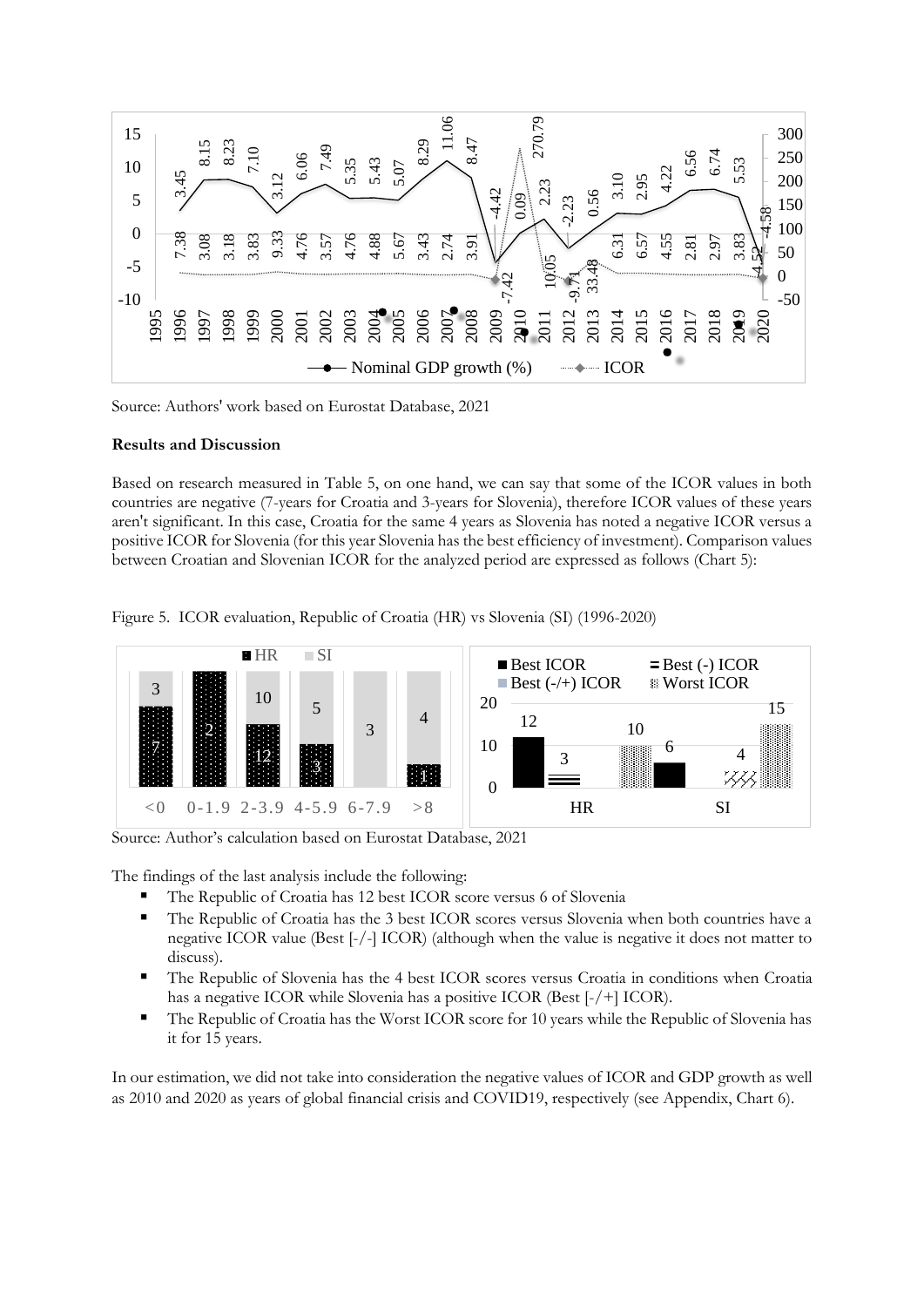The research concludes that there is a negative correlation between ICOR and economic growth (g) in Croatia with -0.931and is higher than in Slovenia -0.668 (see Table 6). Results for both countries are statistically significant ( $p<0.0001$ ) and according to the ICOR rule. The finding has a slightly different estimation from the one depicted in Table 5 which utilized the negative values of ICOR.

|                    | gh                                     | ICORh |             | gs                               | ICORS |
|--------------------|----------------------------------------|-------|-------------|----------------------------------|-------|
| gh<br><b>ICORh</b> | $-0.931***$                            |       | gs<br>ICORs | $-0.668***$                      |       |
|                    | $*$ p<0.05, $**$ p<0.01, $***$ p<0.001 |       |             | * p<0.05, ** p<0.01, *** p<0.001 |       |

Table 6. Index of correlation between economic growth (g) and ICOR, Croatia & Slovenia

For estimation of the regression of the one-factor econometric model for both countries, we will use the STATA-16 application with a heteroscedasticity control and normal distribution (see Appendix, Chart 7). As a result of the conducted regression, we obtained these results (see Table 7 and Table 8):

Table 7. Regression between economic growth (g) and ICOR (Slovenia)

| . reg gs ICORs, robust |                         |                      |                  |                |                         |                        |
|------------------------|-------------------------|----------------------|------------------|----------------|-------------------------|------------------------|
| Linear regression      |                         |                      |                  | Number of obs  | $\equiv$                | 21                     |
|                        |                         |                      |                  | F(1, 19)       | $=$                     | 13.65                  |
|                        |                         |                      |                  | $Prob$ > F     | $\equiv$                | 0.0015                 |
|                        |                         |                      |                  | R-squared      | $\equiv$                | 0.4463                 |
|                        |                         |                      |                  | Root MSE       | $=$                     | 1.9458                 |
|                        |                         | Robust               |                  |                |                         |                        |
| gs                     | Coef.                   | Std. Err.            | t                | P> t           |                         | [95% Conf. Interval]   |
| <b>ICORS</b><br>cons   | $-.2592217$<br>7.292446 | .0701735<br>.5981573 | $-3.69$<br>12.19 | 0.002<br>0.000 | $-.4060964$<br>6.040488 | $-1123469$<br>8.544404 |

Source: Authors' Authors' calculation

In Table 7 we show the results of regression economic growth and ICOR Slovenia. By substituting these values in equation one-factorial model "(2)", we will obtain the equation that can be used to predict the value of the economic growth (g) as a dependant variable based on an ICOR value as an independent variable.

The equation is fitted as follow:

$$
g_{(\%)SI} = 7.292446 - 0.2592217 \times ICOR_{SI}
$$
 (3)

## *Interpretation of regression results:*

- $\blacksquare$  The value of Prob (F) is the p-value of the model. This is the p-value of the model. It tests whether R-square is different from 0. Usually, it needs a p-value to be lower than 0.05. In our case, it's 0.0015 and shows a statistically significant relationship between ICOR and g (%) (Slovenia).
- R-square shows that the variance of economic growth is explained 44.63% by ICOR level.
- For each one-point decrease in ICORE level, economic growth scores increase by 0.259 percent.

Source: Authors' calculation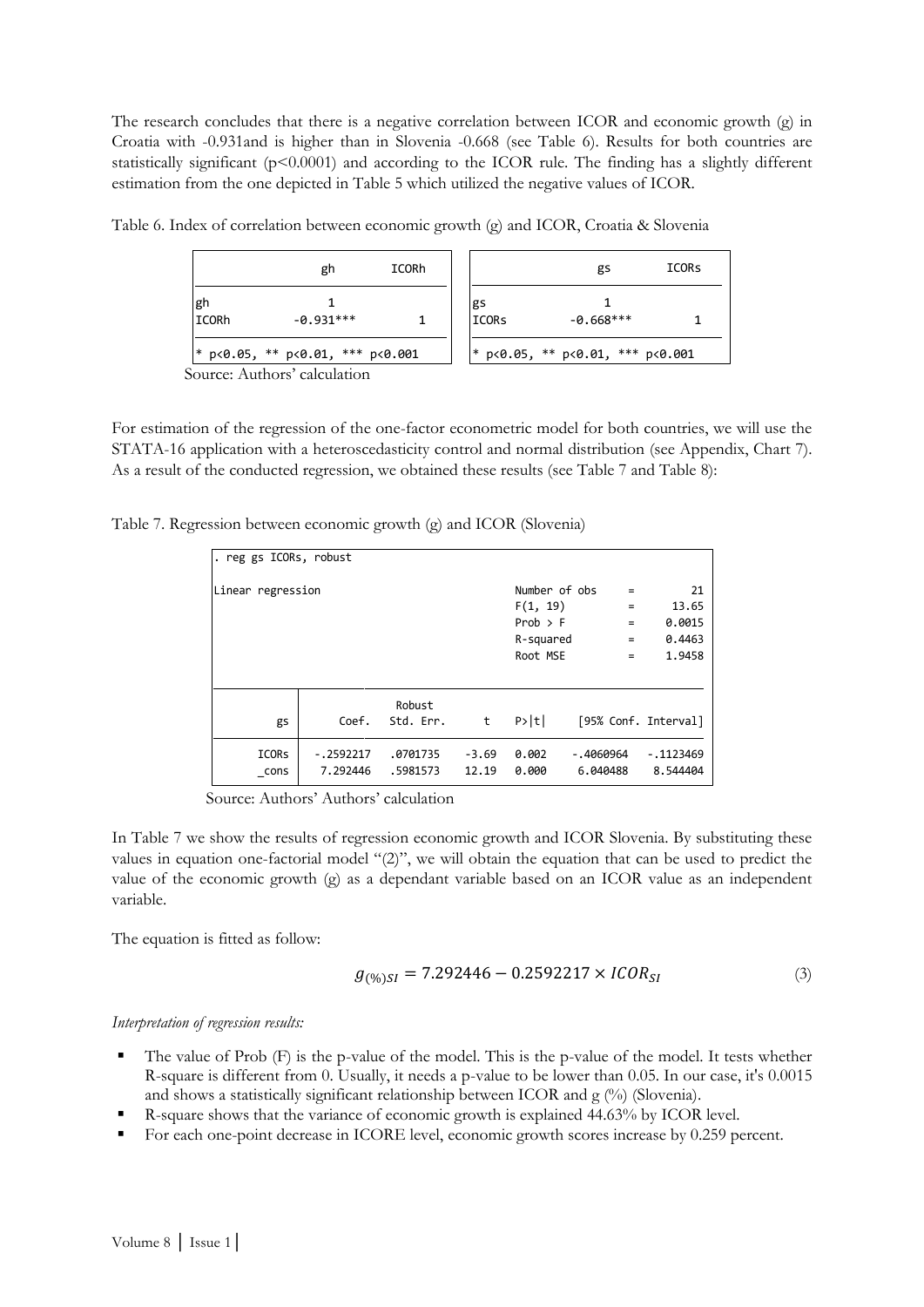- $\blacksquare$  The t-value tests the hypothesis that the coefficient is different from 0. To reject this needs an at-value greater than 1.96 (for 95% confidence). The t-value of ICOR Slovenia is -3.69 and higher than 1.96 which shows the importance of the ICOR coefficient's -0.2592217 in the model.
- **•** P-values test the hypothesis that each coefficient is different from 0. To reject this, the p-value has to be lower than  $0.025 \ (\alpha/2=2.5\%)$ , you could choose also an  $\alpha/2=5\%$  (P-value=0.05). In our case, Pvalue is  $0.002<0.025$ , ICOR is statistically significant in explaining economic growth.

| . reg gh ICORh, robust |                         |                      |                   |                                                                |                         |                                      |                                            |
|------------------------|-------------------------|----------------------|-------------------|----------------------------------------------------------------|-------------------------|--------------------------------------|--------------------------------------------|
| Linear regression      |                         |                      |                   | Number of obs<br>F(1, 15)<br>Prob > F<br>R-squared<br>Root MSE |                         | $=$<br>$=$<br>$=$<br>$\equiv$<br>$=$ | 17<br>188.31<br>0.0000<br>0.8667<br>.90198 |
| gh                     | Coef.                   | Robust<br>Std. Err.  | t                 | P> t                                                           |                         |                                      | [95% Conf. Interval]                       |
| ICORh<br>cons          | $-1.961057$<br>14.27938 | .1429079<br>.5890494 | $-13.72$<br>24.24 | 0.000<br>0.000                                                 | $-2.265658$<br>13.02385 |                                      | $-1.656456$<br>15.53491                    |

Table 8. Regression between economic growth (g) and ICOR (Croatia)

Source: Authors' calculation

The final calculated regression values in Table 8 are dedicated to Croatia. Transformation of the equation "(2)" based on results mentioned in the table above will obtain the fitted following form:

$$
g_{(\%)HR} = 14.27938 - 1.961057 \times ICOR_{HR}
$$
\n<sup>(4)</sup>

*Interpretation of regression results:*

- The Prob (F) value is 0.0000 and shows a statistically significant relationship between ICOR and  $g$  (%) (Croatia).
- R-square shows that the variance of economic growth is explained 89.67% by ICOR level.
- For each one-point decrease in ICORE level (Croatia), economic growth scores (Croatia) increase by 1.961 percent.
- The t-value of ICOR Croatia is -13.27 and higher than 1.96 which shows the importance of the ICOR coefficient's -1.961057 in the model.
- The p-values are 0.000 < 0.05, ICOR is statistically significant in explaining economic growth.

According to our findings, we will reject the first assumption that the Republic of Slovenia has better investment efficiency compared to Croatia. It turned out that the Republic of Croatia is more investment efficient than Slovenia. The ICOR level of Croatia for each one-point decrease, increases economic growth by 1.961 percent, while ICOR level of Slovenia increases less the economic growth by 0.259 percent.

## **Concluding Remarks**

In the ex-YU republics, there are a small number of research papers dedicated to investment efficiency. This research is one of those few works which elaborates on these issues. The basic principle of ICOR is that if any economy reaches the lowest level of ICOR value, it shows the highest degree of efficiency of investments in that economy and is in the right way to increase economic growth.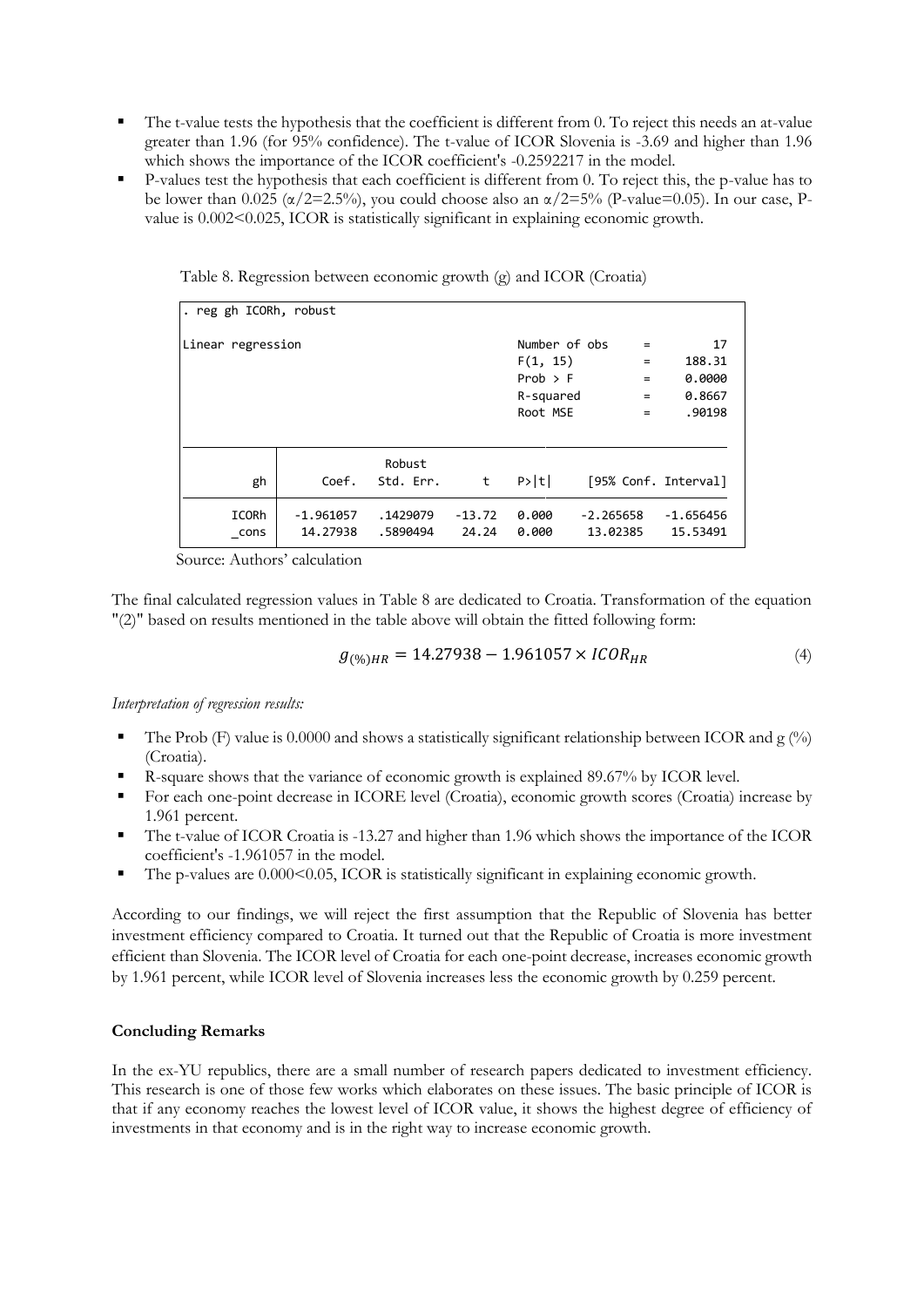According to the findings of our research dedicated to the Republic of Croatia and the Republic of Slovenia, we can summarise as follows:

- During the analyzing period (1996-2020), both countries have noted a negative value of ICOR. The Republic of Croatia has recorded a negative value of ICOR in 7 from 25 years 32% of the analyzing period. While the Republic of Slovenia in 3 from 25 years or 12% of the analyzing period. These values are not significant for commenting-related investments efficiency.
- Values of ICOR into the interval 0-1,99 as the best score, in Croatia, are encountered in 2 years, and in no years in Slovenia, expressed as a percentage 8% for Croatia.
- Values of ICOR into the interval 2-3,99 as a good score, in Croatia, are encountered in 7 years, and in Slovenia in 3 years, expressed this as a percentage is 28% and 12%, respectively.
- Values of ICOR into the interval 4-5,99 as a low score, in Croatia, are encountered in 3 years, and Slovenia in 5 years, expressed this as a percentage is 12% and 20%, respectively.
- Value of ICOR more than 6 consider as a weak score. In Croatia are encountered in a year, in Slovenia in 7 years, expressed this as a percentage is 4% and 28%, respectively.

From the above summary of the two economies, Croatia and Slovenia, we have the right to conclude as follows:

- **•** There is a very strong negative relationship between ICOR and economic growth (g) in Croatia with a correlation index of -0.931 and a strong relationship in Slovenia with a correlation index of -0668. This disproportionate ratio shows that decreasing the ICOR level impact increasing the rate of GDP growth.
- In a condition where we have not taken into consideration the negative values of ICOR as well as 2010 and 2020 as years of the global financial crisis of COVID19, it results that the mean of ICORE of Croatia and Slovenia marks value around 3.51and 6.55, respectively.
- The impact level of ICOR on the economic growth of Croatia and Slovenia shows that each onepoint decrease of the ICOR, should increase Croatia's economic growth by 1.961 and 0.259 percent of Slovenia's economic growth. It follows that there is a difference of 1.702 percent points in favor of the Republic of Croatia.

Some of the findings of this research are in the same direction as the findings of the other authors such are Lovrinčević et al. (2004), Antiochou (2011), Gabrisch (2014) and Ivanović, Igor (2015), Mazllami & Aziri (2019).

While all research papers have certain limitations, these research papers' limitations include the relatively small number of variables of the ICOR ratio, as well as the utilization of the simple model of econometric approach. All these limitations will present an additional opportunity for my future research.

## **References**

Antiochou, Effie. (2011). *Medium-Term Projections of Investment in the Western Balkans*. EIB Working Paper. Retrieved from [https://institute.eib.org/wp](https://institute.eib.org/wp-content/uploads/2019/02/STAREBEI-Sophiaall.pdf)[content/uploads/2019/02/STAREBEI-Sophiaall.pdf](https://institute.eib.org/wp-content/uploads/2019/02/STAREBEI-Sophiaall.pdf)

Barro, Robert J. (1988). *Government Spending in a Simple Model of Endogenous Growth*. RCER Working Papers from the University of Rochester (RCER). Retrieved from <https://ideas.repec.org/p/roc/rocher/130.html>

Bencivenga, Valerie R., & Bruce D. Smith. (1991). Financial Intermediation and Endogenous Growth. *Review of Economic Studies. 1991, Vol. 58,* 195-209. Retrieved from [http://hdl.handle.net/10.2307/2297964](https://econpapers.repec.org/scripts/redir.pf?u=http%3A%2F%2Fhdl.handle.net%2F10.2307%2F2297964;h=repec:oup:restud:v:58:y:1991:i:2:p:195-209.)

Berthomieu, Claude at al. (2016). *Investment for Growth and Development in the Western Balkans.* STAREBEI Research Project EIB Institute University of Nice – Sophia Antipolis (France). Retrieved from <https://institute.eib.org/wp-content/uploads/2019/02/STAREBEI-Sophiaall.pdf>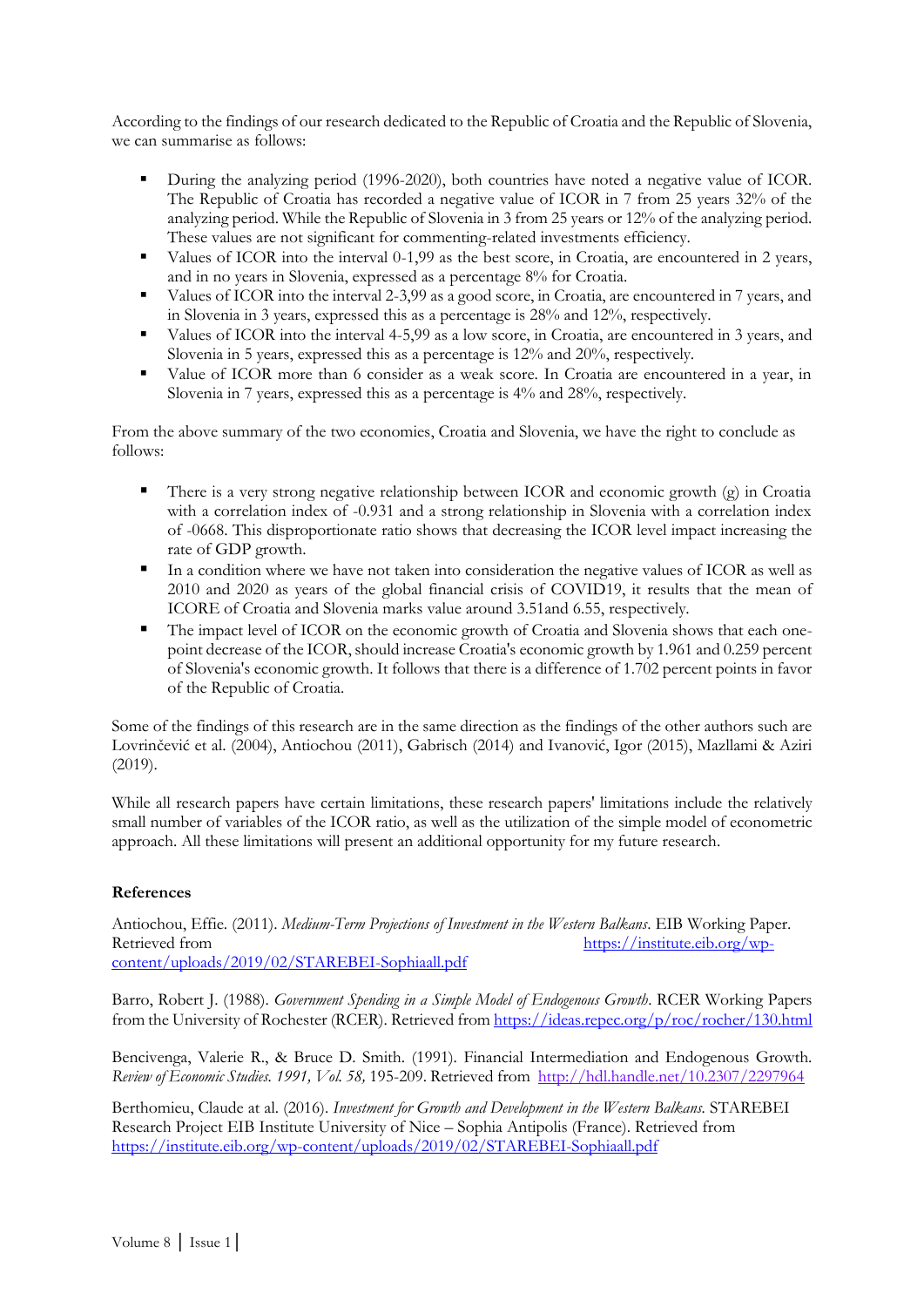Domar, Evsey D. (1946). Capital Expansion, Rate of Growth, and Employment. *Econometrica, Vol. 14, No. 2*, 137-147. Retrieved from <http://www.jstor.org/stable/1905364>

Eurostat Database. (2021). Gross capital formation, Gross fixed capital formation, and GDP growth rate. Data extracted on 28/03/2021 23:45:01 from [ESTAT].

Gabrisch, Hubert. (2014). The binding constraint on growth in less developed Western Balkan countries. *MPRA Paper No. 60020*. Retrieved from <https://mpra.ub.uni-muenchen.de/60018/>

Harrod, Roy F. (1939). An Essay in Dynamic Theory. *The Economic Journal, Vol. 49, No. 193*, 14-33. Retrieved from <http://piketty.pse.ens.fr/files/Harrod1939.pdf>

Ivanović, Igor. (2015). Impact of Foreign Direct Investment (FDI) on Domestic Investment in the Republic of Croatia. *Review of Innovation and Competitiveness, Volume 1, Issue 1.* Retrieved from [https://mpra.ub.uni-muenchen.de/70076/1/MPRA\\_paper\\_70076.pdf](https://mpra.ub.uni-muenchen.de/70076/1/MPRA_paper_70076.pdf)

Kaldor, Nicholas. (1957). A Model of Economic Growth. *Economic Journal, Volume 67, Issue 268,* 591-624. <https://doi.org/10.2307/2227704>

Lovrinčević Željko, et al. (2004). Investment efficiency and FDI - Old story, new circumstances. *Economic Review, Vol.55*, 1-43. Retrieved from<https://hrcak.srce.hr/14800>

Lucas, Robert E. Jr. (1988). On The Mechanics of Economic Development. *Journal of Monetary Economics, Vol. 22,* 3-42. [https://doi.org/10.1016/0304-3932\(88\)90168-7](https://doi.org/10.1016/0304-3932(88)90168-7)

Mazllami, J., & Aziri, B. (2019). Investments efficiency and economic growth: a comparative analysis of North Macedonia and Albania. *Knowledge International Journal*, *31*(5), 1381-1389. Retrieved from <https://ikm.mk/ojs/index.php/KIJ/article/view/1284>

Mazllami, Jeton. (2007). *The economic efficiency of investment in the Republic of Macedonia during the transition period with a specific emphasis on the Polog region.* Master thesis Faculty of Economics Skopje (unpublished)*.*

Nikolic, I., & Kovacevic, M. (2019). Prospects and limits to growth: The importance of investment efficiency? *[Ekonomika preduzeća](https://scindeks.ceon.rs/JournalDetails.aspx?issn=0353-443X), vol. 67, br. 5-6, str. 297-318.* Retrieved from *<https://scindeks.ceon.rs/article.aspx?artid=0353-443X1905297N>*

Phelps, Edmund. (1961). The Golden Rule of Accumulation: A Fable for Growthmen. *The American Economic Review, Vol.51, N°4*, 638-643. Retrieved from<https://www.jstor.org/stable/1812790>

Romer, Paul M. (1986). Increasing Returns and Long-Run Growth. *The Journal of Political Economy, Vol. 94, No. 5,* 002-1037. Retrieved from <http://www.dklevine.com/archive/refs42232.pdf>

Setterfield, Marc. (2010). *Handbook of Alternative Theories of Economic Growth*. Cheltenham: Edward Elgar.

Solow, Robert M. (1956). A Contribution to the Theory of Economic Growth. *The Quarterly Journal of Economics, Vol. 70, No.1*, 65-94. Retrieved from<http://piketty.pse.ens.fr/files/Solow1956.pdf>

Vinski, Ivo. (1961). National product and fixed assets in the territory of Yugoslavia 1909-1959", *Review of Income and Wealth, Vol. 9 (1),* 206-233. [https://doi.org/10.1111/j.1475-4991.1961.tb01135.x](https://econpapers.repec.org/scripts/redir.pf?u=https%3A%2F%2Fdoi.org%2F10.1111%2Fj.1475-4991.1961.tb01135.x;h=repec:bla:revinw:v:9:y:1961:i:1:p:206-233)

World Bank. (2018). Long Term Growth Model (LTGM v4.1) - Model Description